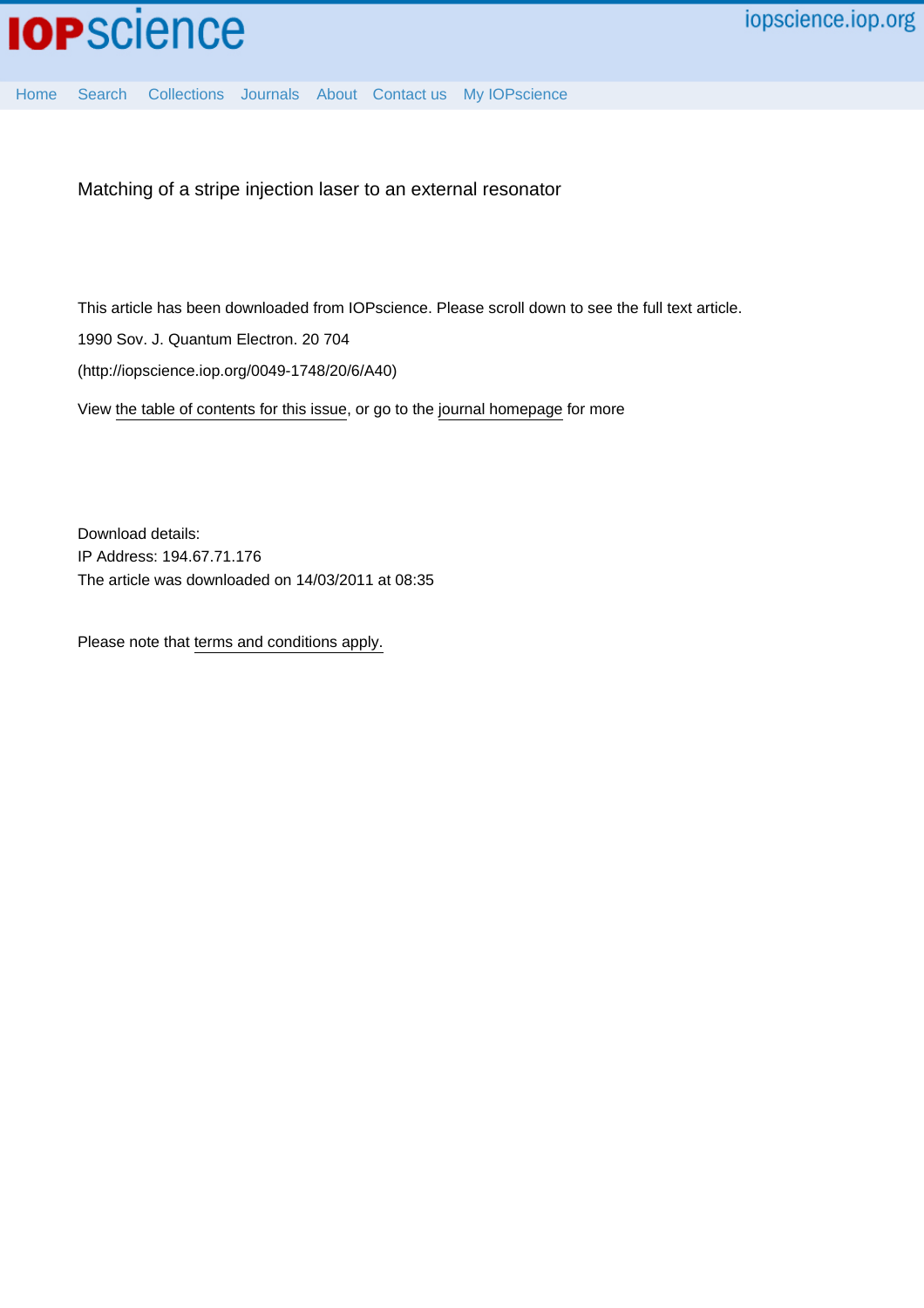was exceeded slightly, the distortions of the phase from the phase from the phase from the phase from the phase f

# **Matching of a stripe injection laser to an external resonator**

V. L. Velichanskiı̆, M. V. Zverkov, A. S. Zibrov, V. V. Nikitin, V. A. Sautenkov, N.V. Senkov.V.M. Sitkin.andG.T. Pak

*P. N. Lebedev Physics Institute, Academy of Sciences of the USSR, Moscow* (Submitted March 13,1989; resubmitted December 28,1989) Kvantovaya Elektron. (Moscow) 17,781-786 (June 1990)

Theoretical and experimental investigations of the characteristics of matching of a planar active waveguide to an external axially symmetric resonator are reported. The dependences of the threshold current on the external resonator length are obtained for stripe injection lasers with the waveguide amplification effect. These dependences are shown to be opposite for a resonator with a parallel beam in the external part and for a system with beam focusing by an external mirror. In the case of lasers with a dispersive external resonator the slopes of the dependences are sensitive to the spectral tuning of a selective element. It is shown that the observed characteristics of the dependences of the threshold pumping rate on the length of the external resonator are related to the change in the curvature of the wavefront of the field during the passage through the external part.

Translated by A. Tybulewicz and the A. Tybulewicz and the A. Tybulewicz and the A. Tybulewicz and the A. Tybulewicz

### **INTRODUCTION**

The use of a selective external resonator in an injection semiconductor laser makes it possible to reduce the lasing threshold, widen the tuning range, and reduce by several orders of magnitude the width of the emission line.<sup>1,2</sup> These parameters of an injection laser with an external resonator (ILER) are governed largely by the effectiveness of the external feedback loop.<sup>3,4</sup>

The first discussion of the matching of a planar active laser waveguide to an axially symmetric external resonator was reported in Ref. 5, where the light-emitting face and the

external mirror plane were assumed to be located in the focal planes of the same matching objective. In this geometry a Gaussian beam is self-reproduced after a complete round trip in the external resonator and this is true irrespective of the initial parameters of the beam. Changes in a Gaussian beam in the course of a round trip through an external resonator are considered in Ref. 6 as a function of the optical power of the matching objectives and of the distance to the external mirror. In addition to the configuration described in Ref. 5, several more variants have been suggested for ensuring self-reproduction of the wavefront after a round trip in an external resonator. Construction of an external resona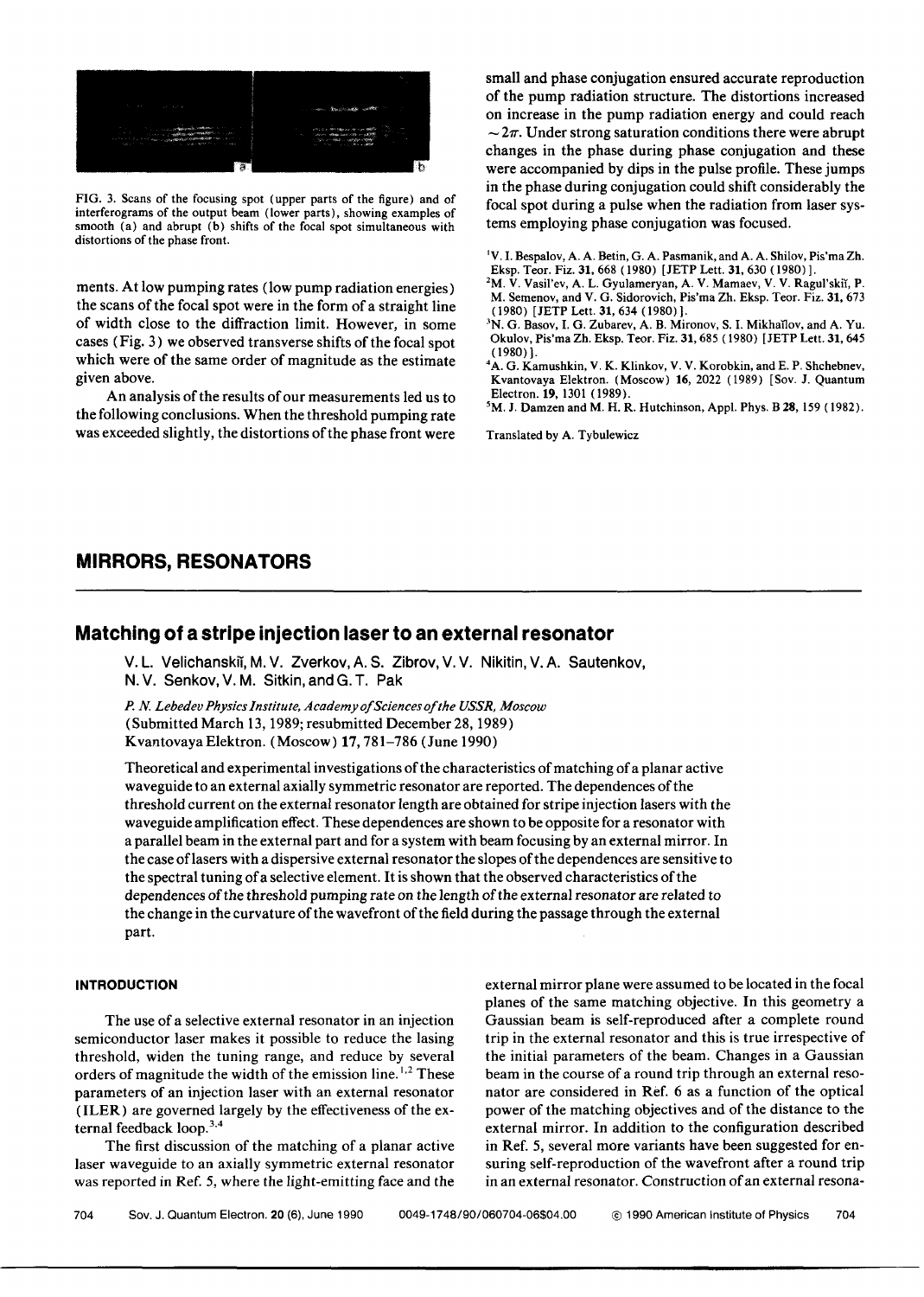tor with a concave external mirror, which does not distort the field in the active part of an injection laser, has been reported.

Our aim was to investigate theoretically and experimentally the effectiveness of such external optical coupling as a function of the length and configuration of the external resonator.

#### **1. THEORETICAL ANALYSIS OF MATCHING**

In order to optimize matching in respect of the losses and of the value of the threshold current, we must solve a self-consistent problem for the field in a composite spatially inhomogeneous resonator. We shall do this subject to certain simplifying assumptions for injection lasers exhibiting gaininduced confinement of the field.

An analysis of the matching of a laser to an external resonator will be made in two stages. We shall first consider the transformation of a light beam in the external resonator and then discuss changes experienced by the beam inside the active region when a feedback is established. In this analysis we shall use a model of an ILER proposed in Ref. 8, but we shall make the following six assumptions.

1. We shall assume that the thickness of a planar active waveguide  $d_x \le 0.5 \mu m$  (along the *X* axis) is considerably less than the width of a stripe contact  $dy \ge 5 \mu m$  (along the *Y* axis) and less than the wavelength  $\lambda_0 = 0.8-1.3 \mu \text{m}$ . We shall postulate that the optical length of the laser is  $nl \approx 10^{-3}$ m, which represents only a small fraction of the total external resonator length L  $(n!/L \approx 10^{-2} - 10^{-3})$ .

2. We shall also assume that the field distribution on the face of a laser just after emerging from the semiconductor crystal is Gaussian and it can be described by

$$
E(x,y,0) = E_0 \exp\left[-x^2(1/W_x^2 + ik/2R_x)\right] - y^2(1/W_y^2 + ik/2R_y)
$$
\n(1)

where  $W_y$ ,  $R_y$  and  $W_x$ ,  $R_x$  are the half-widths and radii of curvature of the wavefront of a Gaussian radiation beam in the *p-n* junction plane ( *YZ* plane) and at right-angles *(XZ)* to this plane, respectively;  $k = 2\pi/\lambda_0$ .

3. At right-angles to the active waveguide plane (along the *X* axis) the distribution of the field in the active region will be assumed to be governed by discontinuities of the refractive index in a double heterostructure and we shall also postulate that changes in the gain can be ignored within these limits because the diffusion length of electrons is considerably longer than the thickness of the active region.

4. The laser mirror facing the external resonator is totally antireflection-coated (its reflection coefficient is zero).

5. None of the optical components of the resonator can give rise to aberrations in the radiation beam. The matching objectives are ideal thin lenses with the optical power  $1/f \le \lambda_0/\pi W_x^2$ .

6. We shall finally assume that the determination of the characteristic dimensions of an ILER ensuring reproduction of the beam along the *X* axis can be made using geometric optics. This is justified by the fact that the waveguide thickness is  $d_x < \lambda_0$ .

We shall employ these assumptions in finding the geometric parameters of an ILER ensuring reproduction of the dimensions of the beam  $W_x$  after passing through the external resonator. Then, in an analysis of the propagation of the

 $\bar{z}$ 

 $\bar{a}$ 

 $\bar{\alpha}$  .

beam in the *YZ* plane we shall use the Gaussian approximation for the beam. In the geometric-optics approximation the changes in the distance from the beam to the axis of the system and in the angle of tilt of the beam to the axis are described by the following ray matrix (M):

$$
\begin{pmatrix} x' \\ \gamma' \end{pmatrix} = (M) \begin{pmatrix} x \\ \gamma \end{pmatrix} \equiv \begin{pmatrix} A & B \\ C & D \end{pmatrix} \begin{pmatrix} x \\ \gamma \end{pmatrix}.
$$
 (2)

We shall find more accurately the type of the matrix that describes propagation of a ray in an external resonator  $(n = 1, \lambda = \lambda_0/n = \lambda_0)$ . According to the above assumptions, the dimensions of the source and of its image, formed after a complete round trip through the resonator, can be ignored: $x' = x = 0$ . Consequently,  $x' = A \cdot 0 + B \cdot \gamma = 0$  applies to any angle, i.e.,  $B = 0$ , but since the determinant of the ray matrix is equal to unity,<sup>7</sup> we obtain  $AD = 1$ .

Propagation of radiation in the *p-n* junction plane can be described in the approximation of Gaussian beams specified by the radius of curvature of the wavefront *R* and by the beam half-width *W,* which are both determined uniquely by a complex parameter:

$$
1/q(z) = 1/R(z) + i\lambda/\pi W^2(z).
$$
 (3)

In the course of propagation of a Gaussian beam through an optical system this complex parameter varies in accordance with the relationship

$$
q_2 = (Aq_1 + B)/(Cq_1 + D), \tag{4}
$$

where *A, B, C,* and *D* are the elements of the same matrix *(M)*. If we assume that  $B = 0$ , we obtain

$$
1/R_2 + i\lambda/\pi W_2^2 = C/A + (D/A)(1/R_1 + i\lambda/\pi W_1^2). \tag{5}
$$

Since in this plane the size of the beam should also be self-reproduced after passing through the resonator, it follows that  $W_2 = W_1$  and  $D = A$ . Since  $AD = 1$ , we find that  $A = D = m = \pm 1$ . Later, we shall assume the definition  $C \equiv P$ . Therefore, in the case of an external resonator ensuring self-reproduction of the beam dimensions after one trip through the resonator, we have  $(M) = {m_0 \choose Pm}$ , and the relationship (5) assumes the following form for the *YZ* plane:

$$
I/q_2 = I/R_1 + i\lambda/\pi W_y^2 + P/m = I/R_2 + i\lambda/\pi W_y^2.
$$
 (6)

We shall give the values of *m* and *P* for the most widely used external resonators shown in Fig. 1. In the case of an external resonator of type I we have  $m = -1$ ,  $P = 2(L - 2f)/f^2$ , whereas for type II we have  $m = 1$ ,  $P=2(L-2f)/f^2$ , for type III we have  $m=1$ ,  $P = 2(L - 2f)/f^2 - 2(L - 2f)^2/\rho f^2$ , and for type IV we find that  $m = 1$ ,  $P = 2(L - 2f - 2F) f^2$ , where f and *F* are the focal lengths of the matching objetives, and  $\rho$  is the radius of curvature of the external mirror;  $f \ll L$ .



FIG. 1. Different ways of matching an injection laser to an external resonator.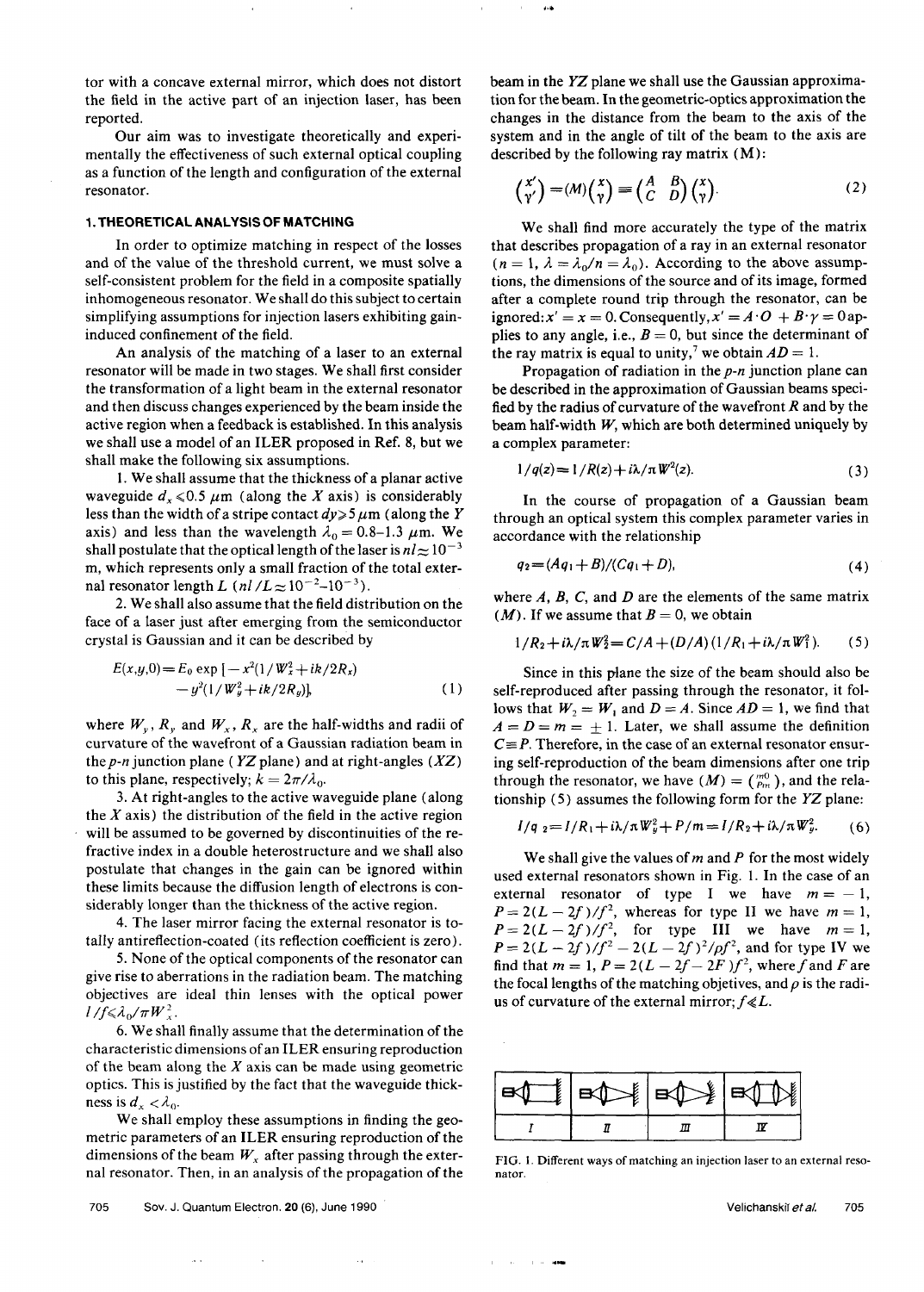It is clear from Eq. (6) that the wavefront curvature changes by mP in one round trip through the external resonator, and this defines the physical meaning of the parameter *P*. If  $P = 0$ , a Gaussian beam returns to the active region without distortion.<sup>6</sup> At first sight it might seem that the losses and the threshold current should be minimal for a resonator with the curvature parameter  $P = 0$ . However, the mismatch between the wavefronts of the mode emitted by the active waveguide and of the wave returning from the external reflector may be accompanied by an increase in the amplification efficiency if we allow for the spatial distribution of the gain, which should affect the change in the threshold current.

In determination of the lasing threshold of an ILER within the framework of this model we have to replace an antireflection-coated face of a semiconductor crystal with a mirror characterized by a reflection coefficient  $r = I_2/I$ , and by a curvature  $P_1 = P/nm$  in the *YZ* plane. Here,  $I_1$  is the power of the radiation emitted by the laser in the direction of the external resonator and  $I_2$  is the power returned to the active medium.

We shall now report estimates for lasers in which the field is confined to the *p-n* junction plane by the waveguide amplification effect and we shall assume that the gain profile is parabolic:

$$
g' = g_0 - \frac{1}{2}g_2y^2 - \alpha,\tag{7}
$$

where  $g_0$  is the gain amplitude on the waveguide axis and  $\alpha$ represents the distributed losses.

In an active waveguide with the parameters defined by Eq. (7) a Gaussian beam with the complex parameter *q,* changes during the propagation along the  $Z$  axis in accordance with the law:<sup>11</sup>

$$
\frac{1}{q(z)} = \frac{1}{q_m} \frac{(q_1 + q_m) - (q_1 - q_m) \exp\left[2(i-1)z/R_m\right]}{(q_1 + q_m) + (q_1 - q_m) \exp\left[2(i-1)z/R_m\right]} \,. \tag{8}
$$

Here,  $q_m$  is a complex parameter of a steady-state beam established in a waveguide characterized by the parameters

$$
R_m = 2(\pi/g_2\lambda)^{1/2}, \ \ W_m^2 = 2(\lambda/\pi g_2)^{1/2}.
$$
 (9)

If we assume that the steady-state current is little disturbed by return of the radiation from the external resonator (this can be expressed in the form of condition  $\left| q(0) - q_m \right|$ /  $(q(0) + q_m) \leq 1$ , it is found that Eq. (8) yields

$$
W_y^2(z) = W_m^2 | 1 + \frac{\pi W_m^2}{\lambda} \frac{P}{mn} \sin \frac{2z}{R_m} \exp \left(-\frac{2z}{R_m}\right) |, \quad (10)
$$

$$
\frac{n}{R_y(z)} = \frac{n}{R_m} + \frac{P}{mn} \cos \frac{2z}{R_m} \exp \left(-\frac{2z}{R_m}\right).
$$
 (11)

It follows from the above relationships that the beam halfwidth  $W_y(z)$  and the radius of curvature of the wavefront  $R_y(z)$  exhibit damped oscillations approaching the values  $W_m$  and  $R_m$  typical of a waveguide at a distance  $\Delta z \approx R_m$ .

If the results are averaged in the *XY* plane along the Z axis of the active region, the effective power gain is

$$
g(z) = \frac{\int |E(x, y, z)|^2 2g'(x, y, z) dx dy}{\int |E(x, y, z)|^2 dx dy},
$$
\n(12)

where  $E(x,y,z)$  is the field at the point x, y, z;  $2g'(x,y,z)$  is the local gain at this point. Substituting in Eq. (12) the expressions for the field (1) and the gain (7), and separating the variables, we find that direct integration yields

$$
g(z) = 2(g_0 - \alpha - \frac{1}{8} g_2 W_y^2(z))
$$
  
= 2(g\_0 - \alpha - \frac{\pi}{2\lambda R\_m^2} W\_y^2(z)). (13)

If  $R_m < l$ , where *l* is the length of the active medium, it follows that the gain achieved in a round trip through the resonator is

$$
G = 2l(2g_0 - 2\alpha - 1/R_m - R_m P/8lmn). \tag{14}
$$

If we use the threshold condition  $r_0 r$  exp  $G = 1$ , where  $r_0$  is the reflection coefficient of the injection laser mirror, and the relationship  $g_0 = \beta(j - j_0)$ , where  $\beta$  is the gain factor, *j* is the current density, and  $j_0$  is the current density at which resonant absorption vanishes, we can obtain an expression for the threshold current density  $(I \propto j_{\text{th}})$ :

$$
l \sim 2j_0\beta + 2\alpha + (2l)^{-1} \ln (r_0r)^{-1} + 1/R_m + R_m P/8lnm.
$$
 (15)

The first three terms, typical of any resonator, are the components of the pump current density necessary to achieve the population inversion threshold and for the compensation of the internal and external losses, respectively. The term I/  $R_m$  represents the usual diffraction losses. The last term, proportional to the curvature parameter *P/m,* reflects the dependence of the threshold current on the external resonator length. The data given above for *m* and *P* show that if the condition  $L > f$  satisfied in our experiments is assumed, then  $P \propto L$  for type I and II resonators. Therefore, in the case of an ILER of type  $I(P/m < 0)$  the threshold current should decrease on increase in L, whereas for a type II laser ( $P/m > 0$ ) it should increase.

# **2. EXPERIMENTAL RESULTS AND DISCUSSION**

We used the apparatus shown schematically in Fig. 2. The active region of a laser was matched to an external mirror by a microobjective with a numerical aperture of 0.65 and a focal length of  $f = 6.2$  mm. This microobjective was supported by a piezoelectric ceramic plate, which made it possible to vary continuously the position of this objective within 50  $\mu$ m. The output radiation was directed to a photodiode in order to record the watt-ampere characteristic of the laser, to a diffraction grating 6, and a television monitor 7, which was used to display the emission spectrum; it was also directed to a slit with a photodiode in order to determine the distributions of the radiation in the far- and near-field zones.



FIG. 2. Experimental setup: 1) injection laser; 2) matching objective; 3) external mirror; 4) objective; 5) photodiode; 6) diffraction grating; 7) television monitor; 8) photodiode with a slit stop; 9) semitransparent mirror.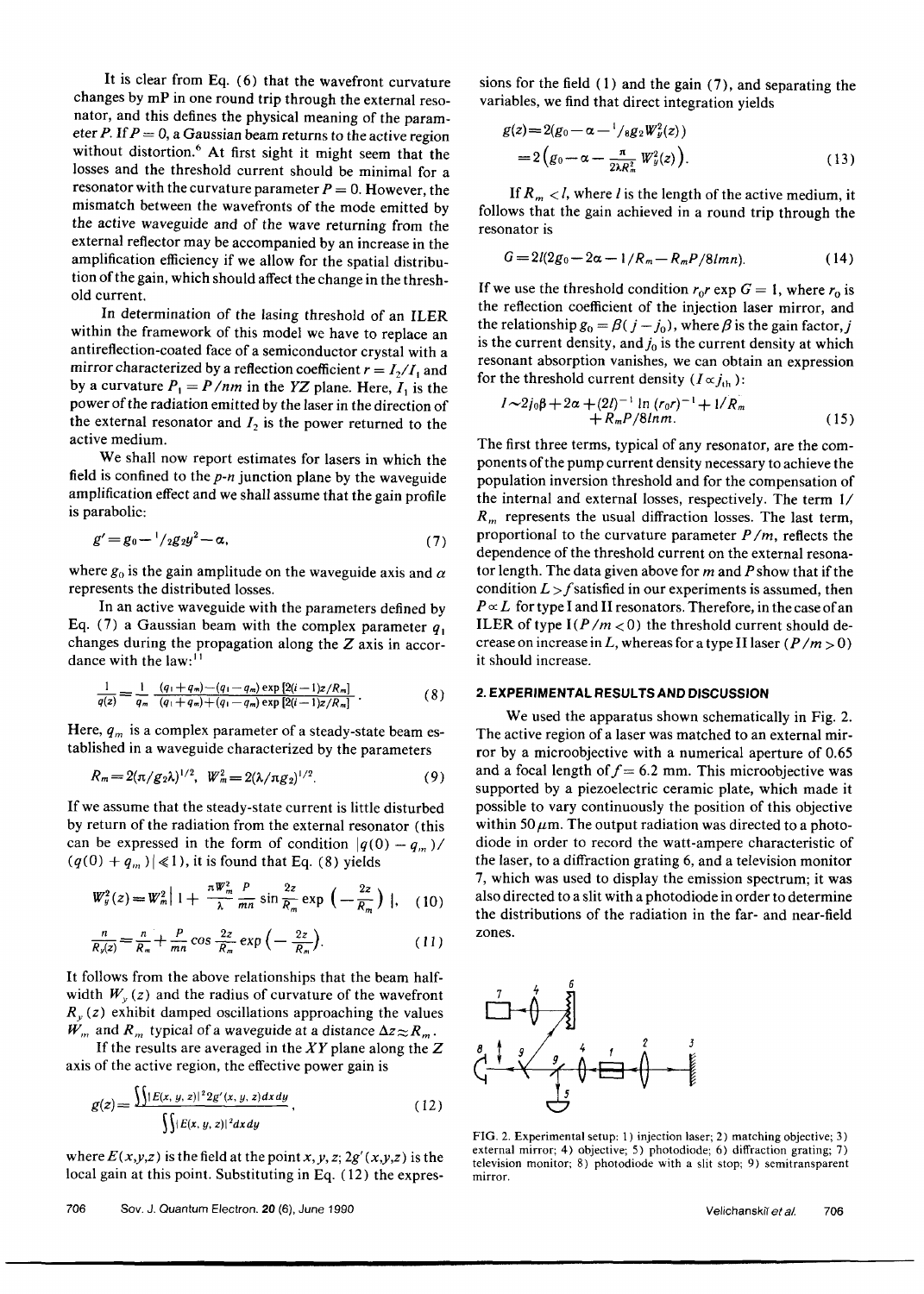Figure 1 shows different types of external resonators. The method of organization of the coupling to an external mirror allows us to divide them into two groups: external resonators with "parallel" (types I and IV) and "converging" (types II and III) beams reaching the external mirror. The most widely used matching geometry employs the parallel beam configuration and it is convenient when Fabry-Perot interferometers and diffraction gratings are used as the selective elements. The configuration with a converging beam is less sensitive to angular misalignment of the external mirror than the configuration with a parallel beam. Type IV lasers combine the advantages of both resonator groups, but two high-quality objectives have to be used. We limited our analysis to two most widely used external resonators of type I and II.

When a parallel beam was used a microobjective in an external resonator was aligned so that the beam dimensions changed as little as possible during propagation and this was followed by placing of the other components of the external resonator. Light was reflected by this resonator back to the active region of the laser and a piezoelectric ceramic support was used to set the microobjective at the position ensuring the optimal coupling. The next stage was determination of the dependence of the threshold current on the external resonator length for a fixed position of the microobjective.

We selected the optimal position of the microobjective for each value of *L* when working with a converging beam. The threshold current was deduced from a kink in the wattampere characteristic. For our ILER the kink was sharp and the error in the determination of the threshold current did not exceed 1%. In the case of a laser without an external resonator, the watt-ampere characteristic was smooth and the face of the crystal was not antireflection-coated, so that the threshold could be determined only to within 5%. However, this error (in the determination of the laser threshold in the absence of an external resonator) shifted the dependences without altering their nature. The temperature dependence of the threshold current was ignored (because of reduction in the losses).

The distortions of the field in the waveguide plane because of the self-focusing effect<sup>12</sup> were avoided by recording the spatial characteristics of the radiation at a constant and fairly low radiation power (when the threshold was exceeded by no more than *10%).*

We investigated the following types of AlGaAs  $(\lambda_0 = 0.78 - 0.88 \mu m)$  lasers, operating continuously at room temperature: the simplest stripe double heterostructure lasers with a shallow mesa structure and separate optical and electron confinement. The main results were obtained for lasers without lateral confinement. Use was made of lasers with a near-Gaussian field distribution. Samples with the output radiation divergence independent of external feedback were selected. Therefore, we monitored that the condition  $l > R_m$  was satisfied, i.e., that the spatial oscillations of the beam emerging from the external resonator were damped out within the active region of the investigated samples.

Figure 3 shows the dependence of the ratio of the threshold current obtained for a Iser without an external resonator to the threshold current of an ILER  $(I_0/I_{FR})$  for type I and II resonators. Clearly, for a type I resonator the value of  $I_{ER}$  decreased on increase in L, whereas for a type II



FIG. 3. Dependence of the ratio  $x = I_0/I_{\text{ER}}$  of the threshold currents of a laser without an external resonator (coupling) and with an external resonator on the length of this resonator *L,* obtained for injection lasers of types I (a) and II (b):  $\bullet$ ),  $\nabla$ ),  $\triangle$ ) lasers with a shallow mesa structure; O) double-heterostructure laser with a stripe contact.

resonator it increased. Figure 3 gives the results only for four lasers, but the experiments were carried out on a large number of lasers (in excess of 40). It should be stressed that the detailed behavior of these curves differed greatly from one laser to another (for example, in the case of stripe-contact lasers the scatter of the curves was as large as in the case of mesa stripe lasers): there was no regular dependence of the derivative of these curves (with respect to the length) on the resonator length. The only common property was an increase in the threshold current in the former case and a fall in the latter. Therefore, the nature of the dependences was in agreement with the results of the above analysis. The scatter of the curves in Fig. 3 was clearly associated with the different internal losses and different dimensions of the active region of a specific laser.

These results were true not only of the threshold, but also of other characteristics of these lasers. When the pump current exceeded slightly the threshold, so that the strong nonlinearities of the watt-ampere characteristics were not yet manifested, a change in the power at a fixed value of the current above the threshold represented a change in the coupling efficiency, also plotted in Fig. 3. For example, for a type I laser an increase in *L* in the range from 10 cm to 1.5m increased the output radiation power by  $5-15\%$ .

A variant in which the function of an external mirror is poerformed by a selective element (diffraction grating or holographic selector) is of considerable practical interest in spectroscopy and metrology. Figure 4 shows the dependences of the reduced threshold current on the length of the external resonator in the case of a stripe double-heterostructure laser obtained for different alignments of the diffraction grating. In one case the laser was tuned to the center of the gain profile and in the other two cases it was tuned to the wings of the line at points separated by  $\pm 2$  nm from the center. Clearly, the slopes of the curves decreased on increase in the tuning frequency of the selective element.

We shall now consider and analyze the results obtained using a diffraction grating as an external reflector and we shall do this on the basis of Eq. (15). Figure 5a gives the qualitative frequency dependences of the gain for various nonequilibrium carrier densities. Assuming that the nonequilibrium carrier density profile in the active region along the *Y*axis was parabolic (Fig. 5b), we found the distribution of the gain in the active medium at three lasing frequencies (corresponding to three positions of the diffraction grating), shown in Fig. 5c. It is clear from this figure that the effective width of the active region of the laser was always less in the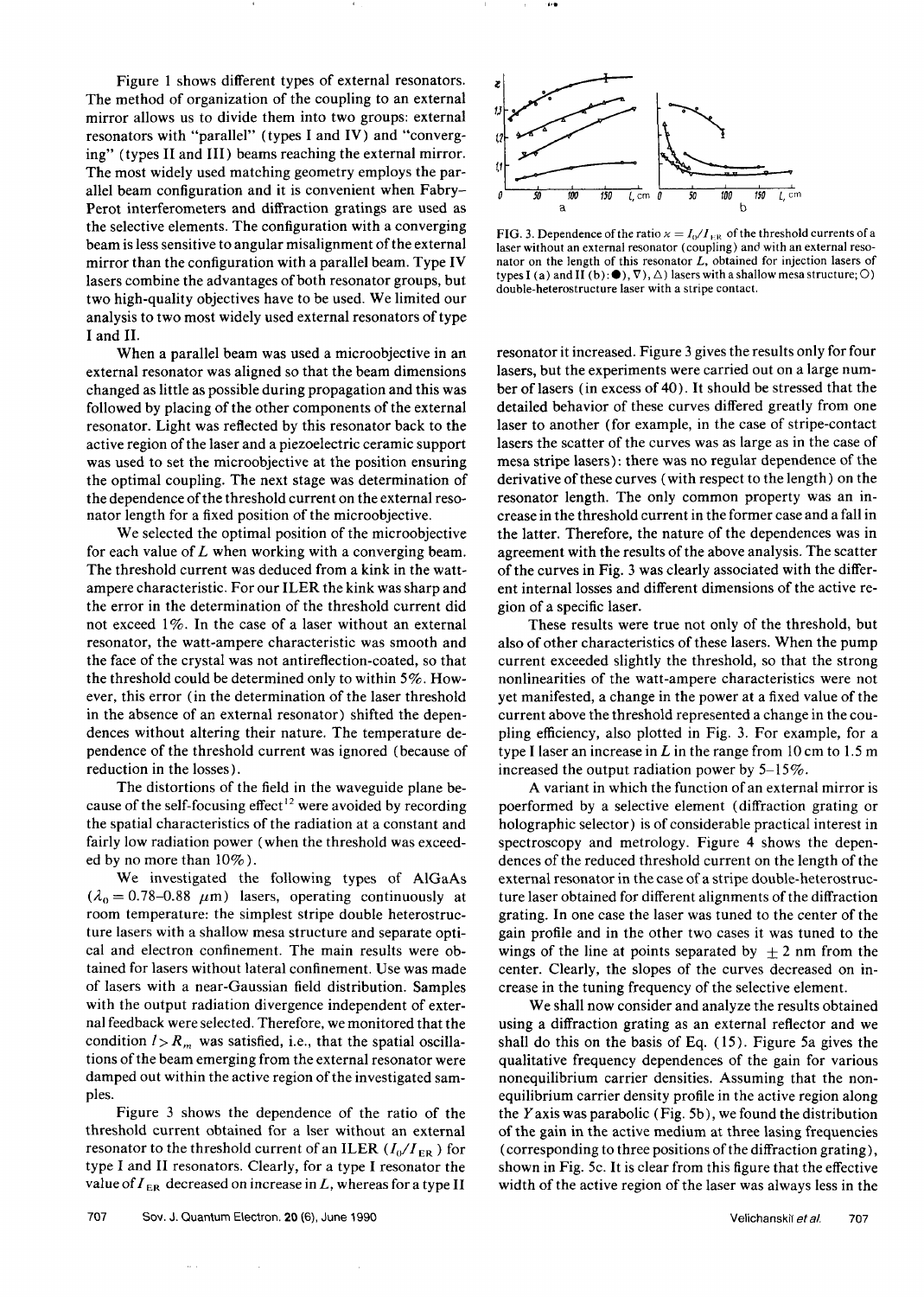

FIG. 4. Dependence  $x(L)$  obtained using a plane diffraction grating as a mirror. The continuous curve represents the emission of radiation in the long-wavelength wing of the gain profile; the dashed curve represents lasing in the short-wavelength wing; the chain curve represents lasing at the center of the gain profile.

short-wavelength part of the gain profile. When the diffraction grating was tuned to wavelengths longer than the center of the gain profile, the effective width of the active region of the laser increased. This increase should increase the slope of the dependences of the threshold current on *L* [because the dependences of the threshold current on  $L$  [because  $R_m \propto W_m$  in Eq. (15)—see also Eq. (9)], as was indeed observed experimentally. Naturally, when the diffraction grating was detuned away from the center of the gain profile, there was a change not only in the slope of the dependence of  $x$  on  $L$ , but also in the gain itself.

The most restrictive assumption in the above model of an ILER is that the surface of the laser facing the external resonator is totally antireflection-coated. However, in our



FIG. 5. a) Spectral contour of the gain *g* plotted for different carrier densities *n* in the middle of an active waveguide of a laser  $(y = 0)$ ,  $n_1 < n_2 < n_3$ ). b) Distribution of the carrier density in the plane of the waveguide, c) Distributions of the gain in the plane of the waveguide, for a fixed pump current in an injection laser with an external resonator, at the center of the gain profile ( $v_2$ ), and in the long-wavelength ( $v_1$ ) and shortwavelength  $(v_3)$  wings.



FIG. 6. Dependence  $\varkappa(L)$  for an injection laser with a shallow mesa structure before (1) and after (2) antireflection coating.

experiments we investigated lasers which were completely or partly free of antireflection coatings. A detailed analysis carried out allowing for the interference between the wave emitted by the laser and that returning from the external resonator would be quite difficult. We therefore investigated the influence of an antireflection coating on the dependence of the threshold current on the external resonator length in the following experiment. We recorded the dependence of the threshold current on the external resonator length for several double-heterostructure lasers with a shallow mesa structure. These lasers were then antireflection-coated and the dependences were recorded again (Fig. 6). We found that the dependence of the threshold current on the external resonator length was strongest for antireflection-coated lasers. The value of  $x$  varied within wider limits: from 1.03 to 1.3 (before antireflection coating, the range was 1.1-1.2). As expected, the reflection of light from the surface of the laser facing the external resonator weakened the influence of the external mirror. In fact, an increase in the reflection coefficient of an intermediate mirror reduced the relative change in the losses due to a change in *L.* In spite of this, the dependence  $\kappa$  ( $L$ ) remained the same.

We also studied lasers with partial lateral confinement. For the majority of them the slopes of the dependences  $x(L)$ were less than for lasers without such confinements, but in some cases there were no regular dependences. Clearly, this was due to the fact that the attenuation length of the returned wave in the active region with lateral confinement was considerably longer than the period of oscillations of its constriction. Therefore, an increase in the effective gain on compression of the field toward the axis of the stripe, where the gain was higher, and its reduction during the subsequent penetration of the field into the regions where the absorption predominated, balanced each other out in averaging over the resonator length.

A study of the emission spectra of ILERs showed that the use of a nonselective type II external resonator sometimes widened the range of single-frequency emission (particularly when the external resonator was short).<sup>6</sup>

It should be pointed out that the curvature of the field wavefront in the active region of the laser could be modified also by other methods. In the experiments reported in Refs. 8 and 9 one of the resonator mirrors was made cylindrical (with the center of curature outside the active region), so that the laser resonator became unstable. This resulted in the emission of a single longitudinal mode. A theoretical analysis of a laser with curved mirrors was made in Ref. 10. The exact solutions of the wave equations were obtained, but only lasers with lateral confinement were considered.